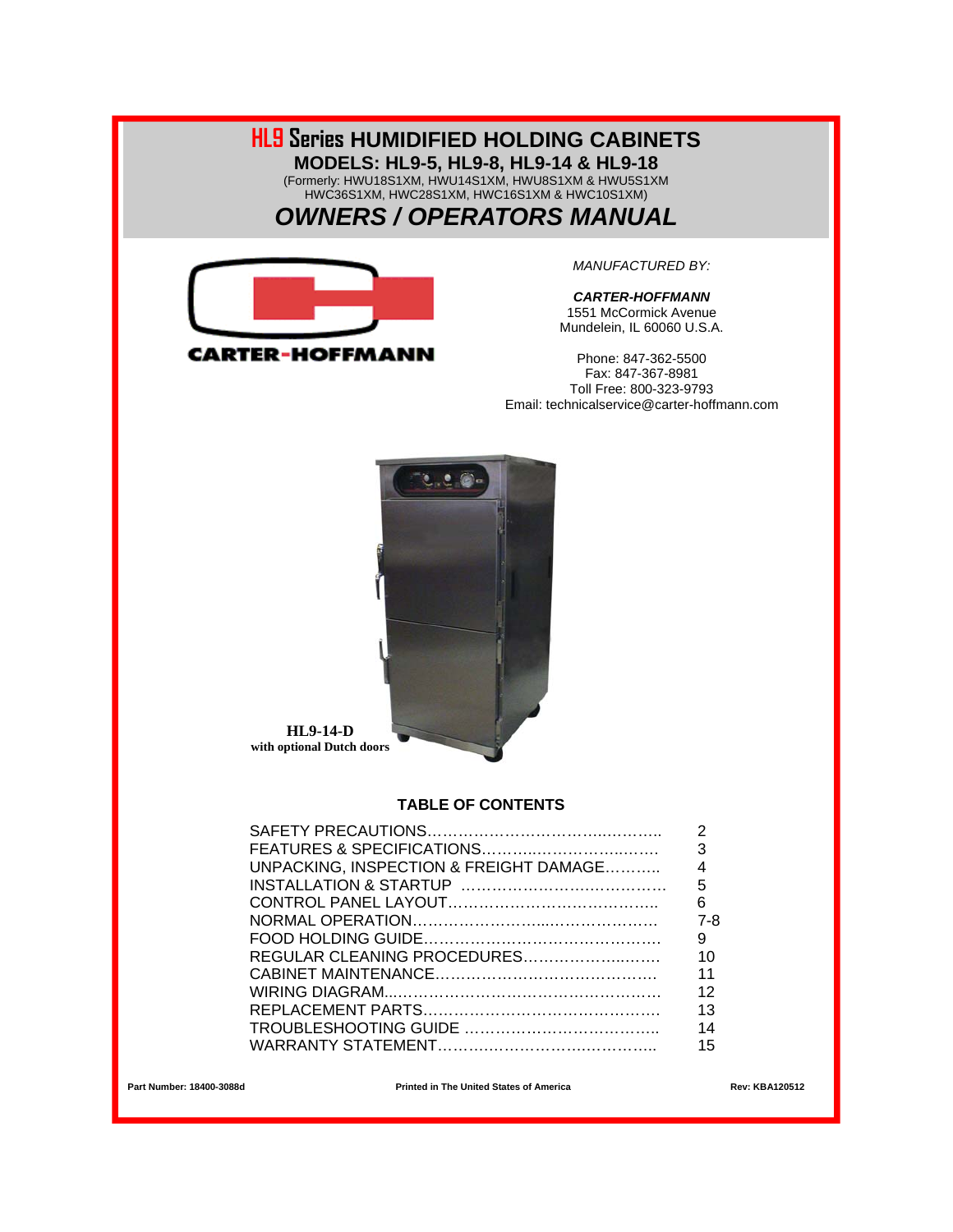## **SAFETY PRECAUTIONS**



## **WARNING: ELECTRIC SHOCK HAZARD**

All service requiring access to non-insulated components must be performed by qualified service personnel. Failure to heed this warning may result in severe electric shock.



## **CAUTION: ELECTRIC SHOCK HAZARD**

Disconnect this appliance from electrical power before performing any maintenance or service.



## **CAUTION: BURN HAZARD**

Exposed metal surfaces can be hot to the touch and may cause burns.



## **CAUTION: STEAM HAZARD**

This cabinet produces steam and may cause burns. Use caution when opening the doors for escaping steam.

## **IMPORTANT SAFETY INSTRUCTIONS**

When using electrical appliances basic safety precautions should be adhered to, including the following:

- 1) Be familiar with the appliance use, limitations and associated restrictions. Operating instructions must be read and understood by all persons using or installing this appliance.
- 2) This appliance must be grounded. Connect only to properly grounded outlet.
- 3) Use this appliance only for its intended purpose as described in the manual.
	- a. This equipment is specifically designed to hold pre-cooked food at temperature.
		- b. This equipment is intended for use in commercial establishments only.
	- c. This equipment is not designed for industrial or laboratory use.
- 4) Cleanliness of this appliance and its accessories is essential to good sanitation.
- 5) DO NOT submerge this appliance in water. This appliance is not jet stream approved. DO NOT direct water jet or steam jet at this appliance, or at any control panel or wiring. DO NOT splash or pour water on, in or over any controls, control panel or wiring. DO NOT use corrosive chemicals or vapors in this appliance.
- 6) DO NOT store this appliance outdoors. DO NOT use this product near water for example, near a kitchen sink, in a wet basement, or near a swimming pool, and the like.
- 7) DO NOT operate this appliance if it has a damaged cord or plug, if it is not working properly, or if it has been damaged or dropped. Do not immerse cord or plug in water, keep cord away from heated surfaces, and do not let cord hang over edge of table or counter.
- 8) DO NOT cover or block any openings on the appliance.
- 9) **Only qualified service personnel should service this appliance.**

**NOTE:** The technical content of this manual, including any wiring diagrams, schematics, parts breakdown illustrations and/or adjustment procedures, is **intended for use by qualified technical personnel** and is subject to change without notice.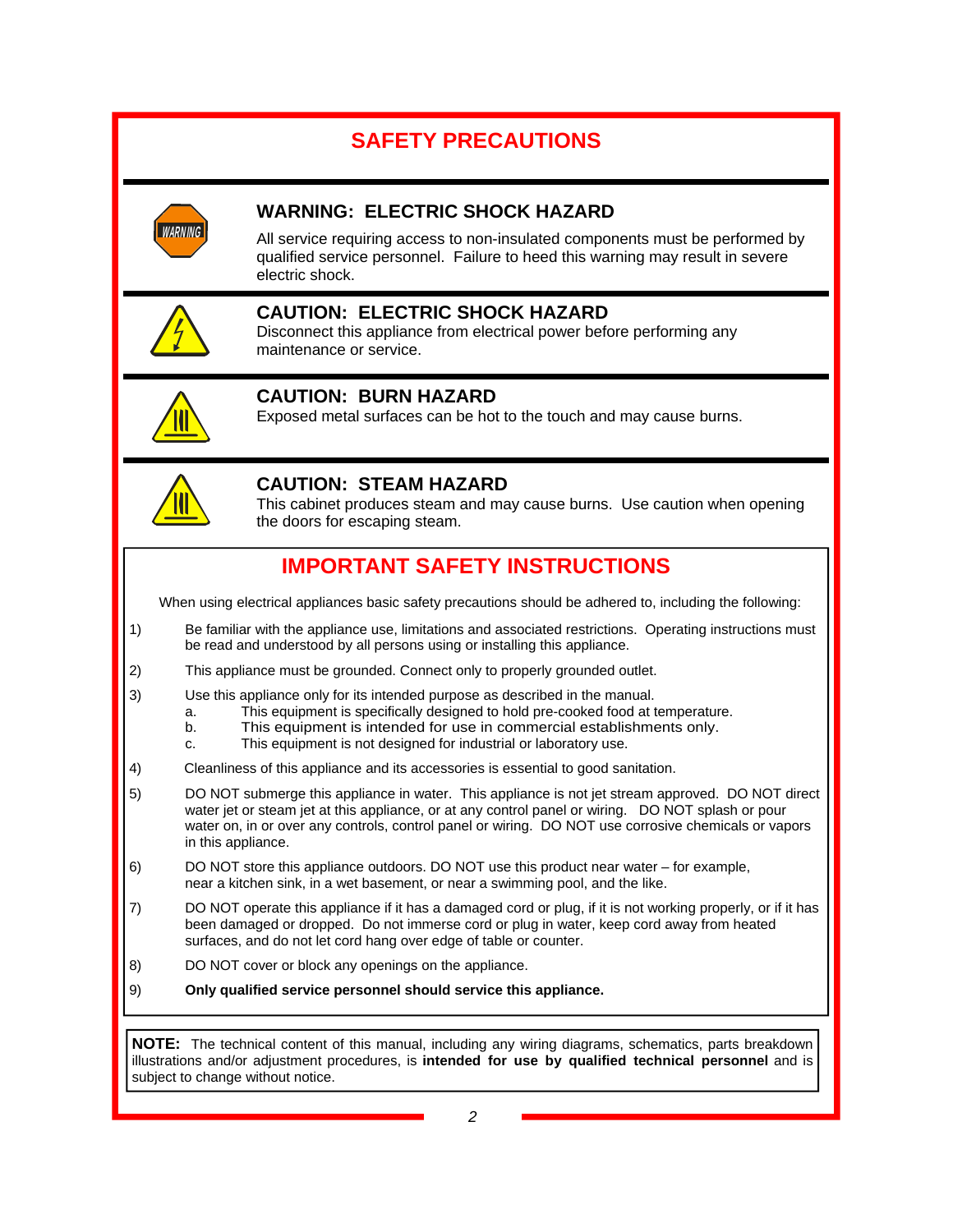

#### **FEATURES & SPECIFICATIONS**

- Precision-engineered heat ducts with blower for even heat and humidity.
- 90% humidity attainable at high temperatures. Temperature range of 85°F 200°F.
- Simple dial controls for heat and humidity. Easy color match to set proper temperature and hu-midity. Dial temperature readout.
- Can be operated with or without humidity.
- Low water indicator light.
- Under-counter, 1/2-size, 3/4 size and full size cabinets.
- All swivel heavy-duty casters, front casters fitted with brakes.
- Stainless steel door(s) is standard, optional clear door(s) field reversible.
- Top-mounted enclosed water reservoir cannot be contaminated by food debris.
- Off-the-shelf standard pan is easy to clean and inexpensive to replace.
- Adjustable universal stainless steel pan slides are standard; Fixed angle slides for 18"x26" are optional.

| Cabinets with Adjustable Universal Slides for 12"x20" Pans, 18" x 26" Trays and Gastronorm Pans |                                    |                                                                  |                                       |                                                                          |                      |                                                      |                  |                                               |                                             |
|-------------------------------------------------------------------------------------------------|------------------------------------|------------------------------------------------------------------|---------------------------------------|--------------------------------------------------------------------------|----------------------|------------------------------------------------------|------------------|-----------------------------------------------|---------------------------------------------|
| <b>Model</b><br><b>Number</b>                                                                   | <b>Capacity</b><br>12"x20" 18"x26" | <b>Pan/Trav</b><br>Adjustable spacing from<br>1.5" to 3" centers | <b>Slide Pairs</b><br><b>Provided</b> | <b>Inside</b><br><b>Working</b><br><b>Height</b><br>in $(\overline{mm})$ | <b>Height</b>        | <b>Overall Dimensions</b><br><b>Depth</b><br>in (mm) | <b>Width</b>     | <b>Caster</b><br><b>Diameter</b><br>in $(mm)$ | Class 100<br>Shipping<br>Weight<br>Ibs (kg) |
| <b>HL9-5</b><br>(under-counter)                                                                 | 10                                 | 5                                                                | 5                                     | 15-5/16<br>(389)                                                         | $33 - 1/2$<br>(851)  | $33 - 1/16$<br>(840)                                 | 28 3/16<br>(716) | 3<br>(76)                                     | 271<br>(123)                                |
| <b>HL9-8</b><br>$(1/2$ size)                                                                    | 16                                 | 8                                                                | 8                                     | 24-15/16<br>(633)                                                        | $45 - 1/2$<br>(1156) | $33 - 1/16$<br>(840)                                 | 28 3/16<br>(716) | 5<br>(127)                                    | 322<br>(146)                                |
| <b>HL9-14</b><br>$(3/4)$ size)                                                                  | 28                                 | 14                                                               | 14                                    | $42 - 1/2$<br>(1080)                                                     | $64 - 3/8$<br>(1635) | $33 - 1/16$<br>(840)                                 | 28 3/16<br>(716) | 5<br>(127)                                    | 423<br>(192)                                |
| <b>HL9-18</b><br>(full size)                                                                    | 36                                 | 18                                                               | 18                                    | $54 - 1/2$<br>(1384)                                                     | 76-3/8<br>(1940)     | $33 - 1/16$<br>(840)                                 | 28 3/16<br>(716) | 5<br>(127)                                    | 495<br>(225)                                |

Condensation drip trough





## $C \in$

Cabinets with CE Electrical Configuration: 2200 watts, 230 volts, 9.7 amps, 50 Hz Plug cap per specific country requirements / standards

Top-mounted enclosed water reservoir cannot be contaminated by food debris.



Off-the-shelf standard size pan is easy to clean and inexpensive to replace.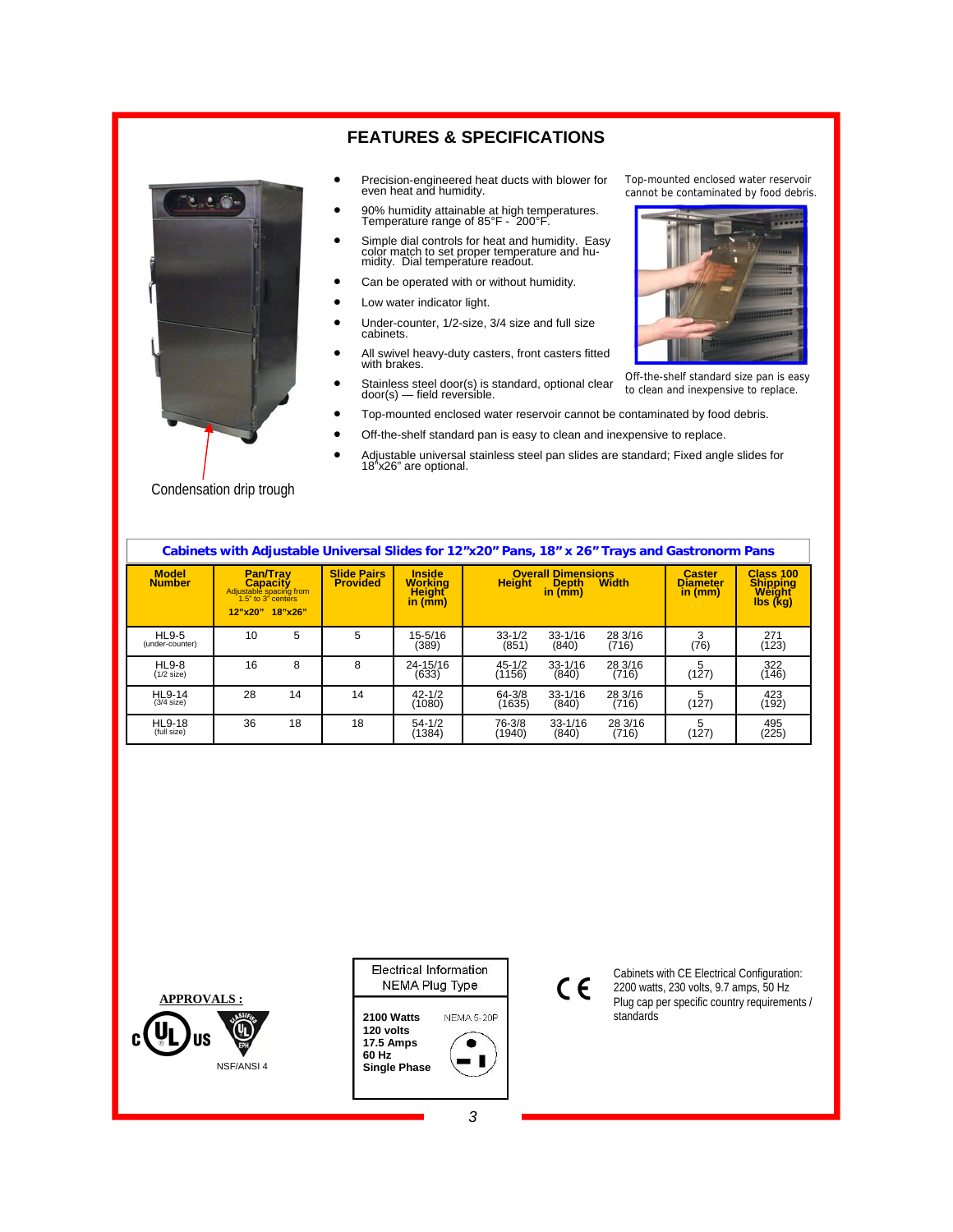## This appliance should be thoroughly

See the CLEANING INSTRUCTIONS in this manual.

cleaned prior to use.

#### **NOTE: DO NOT** discard

the carton or other packing materials until you have inspected the appliance for hidden damage and checked it for proper operation.

Refer to *FREIGHT DAMAGE CLAIM PROCEDURE* on bottom of this page.

## **UNPACKING AND INSPECTION**

- 1. Remove the cabinet from shipping carton, ensuring that all packing materials and protective plastic have been removed from the unit.
- 2. Inspect all components for completeness and condition.

 - tray racks: Qty 2—one on each side of the cabinet. HWC cabinets will have angle slides welded to the tray racks. HWU cabinets will include a separate box of universal tray slides, located on the bottom of the cabinet

- condensation drip trough
- amber plastic water reservoir
- 1. If any freight damage is present, a freight claim must be filed immediately with the shipping company.
- 2. **Freight damage is not covered under warranty**.
- 3. Check to insure all components are included: cabinet, instruction packet and additional accessories: amber water reservoir, stainless steel water trough.
- 4. Read operation instructions completely.
- 5. Appliance should be thoroughly cleaned before use. See CLEANING INSTRUCTIONS in this manual.

#### **FREIGHT DAMAGE PROCEDURE**

**NOTE:** For your protection, please note that equipment in this shipment was carefully inspected and packaged by skilled personnel before leaving the factory. Upon acceptance of this shipment, the transportation company assumes full responsibility for its safe delivery.

#### **IF SHIPMENT ARRIVES DAMAGED:**

- 1. **VISIBLE LOSS OR DAMAGE:** Be certain that any visible loss or damage is noted on the freight bill or express receipt, and that the note of loss or damage is signed by the delivery person.
- 2. **FILE CLAIM FOR DAMAGE IMMEDIATELY:** Regardless of the extent of damage. **Contact your dealer immediately.**
- 3. **CONCEALED DAMAGE:** If damage is unnoticed until the merchandise is unpacked, notify the transportation company or carrier immediately, and then file a "CONCEALED DAMAGE" claim with them. This should be done within fifteen (15) days from the date the delivery was made to you. **Be sure to retain the container for inspection**.

Carter-Hoffmann cannot assume liability for damage or loss incurred in transit, **freight damage is not covered under warranty**. We will, however, at your request, supply you with the necessary documents to support your claim.

#### *GROUNDING INSTRUCTIONS*

This appliance is equipped with a cord having a grounding wire with a grounding plug which must be plugged into an outlet that is properly installed and grounded. In the event of an electrical short circuit, grounding reduces the risk of electric shock by providing an escape wire for the electric current.

**WARNING—Improper use of the grounding can result in a risk of electric shock.** Consult a qualified electrician or service agent if the grounding instructions are not completely understood, or if doubt exists as to whether the appliance is properly grounded.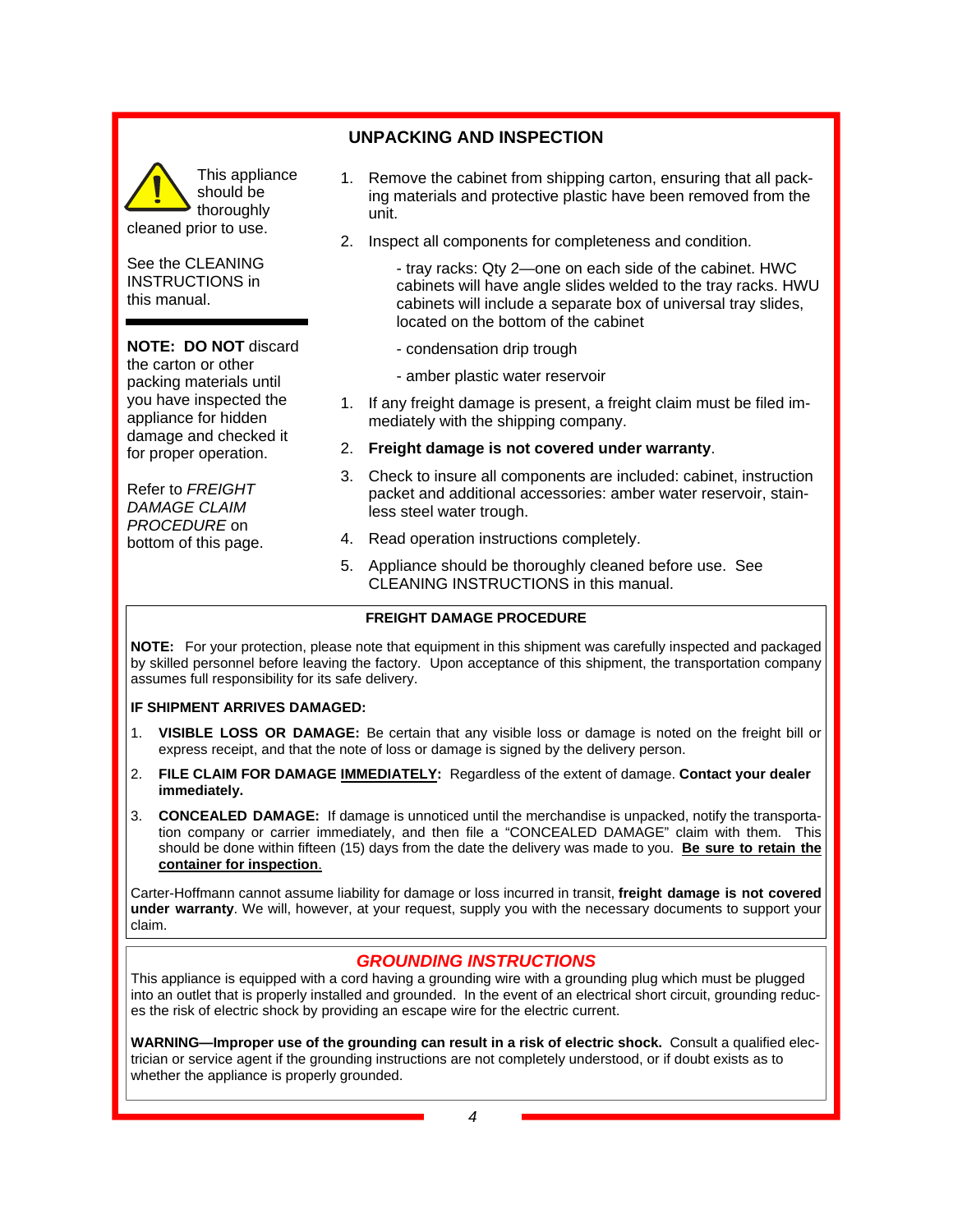#### **INSTALLATION and STARTUP**

# **WARNING**

#### **WARNING: Risk of personal injury**

Installation procedures must be performed by a qualified technician with full knowledge of all applicable electrical codes. Failure could result in personal injury and property damage.

## **IMPORTANT: Not under warranty**

Damage to unit due to being connected to the wrong voltage or phase is **NOT** covered by warranty. If necessary, contact a licensed electrician to install an appropriate 20 amp electrical circuit with correct NEMA receptacle. Power cord is 10' long. **DO NOT use an extension cord.** 



Cabinets with CE Electrical Configuration: 2200 watts, 230 volts, 9.7 amps, 50 Hz Plug cap per specific country requirements / standards



## **CAUTION: Electrical Shock Hazard**

The ground prong of the power cord is part of a system designed to protect you from electric shock in the event of internal damage.

DO NOT cut off the large round ground prong or twist a blade to fit an existing receptacle.



Unit is not waterproof, to avoid electrical shock, keep unit and counter from being submerged in water. Do not operate if unit has been in contact with water.

#### **LOCATION**

For proper operation and maximum performance, locate the unit in an ambient air temperature of 70ºF (21ºC).

Avoid placement in areas near exhaust fans or where there are active air movements.

For safe operation and maximum performance, locate the unit at least 2" from any wall or combustible material.

Unit must be on a solid level surface.

#### **STARTUP**

- 1. Prior to use, thoroughly clean the interior of the unit and the water reservoir, per the instructions in this manual.
- 2. Install water trough at base of door. Keyhole cutouts will fit over bolts at base of door. Slide trough until the ends are flush with the edges of the door.



Keyhole cutouts—fit over shoulder bolts located at the base of the door.

- 3. If the cabinet is an HWU, install the universal pan slides in each tray rack located at each side of the cabinet. Standard spacing is every other slot (3" apart). Begin with the lowest slot at the bottom of the cabinet and work your way up. Hold the slide at an angle and line up the tabs at either end with the slots in the tray rack. Slide the tabs into the slots, then tilt the slide down so that it is level.
- 4. Install water reservoir by pulling out the metal frame at the upper left front of the cabinet interior in front of the element. Slide pan up and then forward so that it hangs from inside the metal frame; make sure the element is inside the pan. Push entire assembly back into the cabinet.



- 5. Plug the power cord of the cabinet into a grounded outlet with a minimum 20 Amp 120VAC, 60HZ, single phase electrical service.
- 6. Set POWER switch to the "ON" position.
- 7. Set temperature dial to 190°F. Do not fill humidity pan. Set humidity dial to off (line up white dot on dial with white hash mark, located at top of dial on control panel)
- 8. Do not load product into the cabinet. Allow the heat to remove any residual oils which may adhere to inside metal surfaces. A slight emission of smoke is common during the first few hours of operation.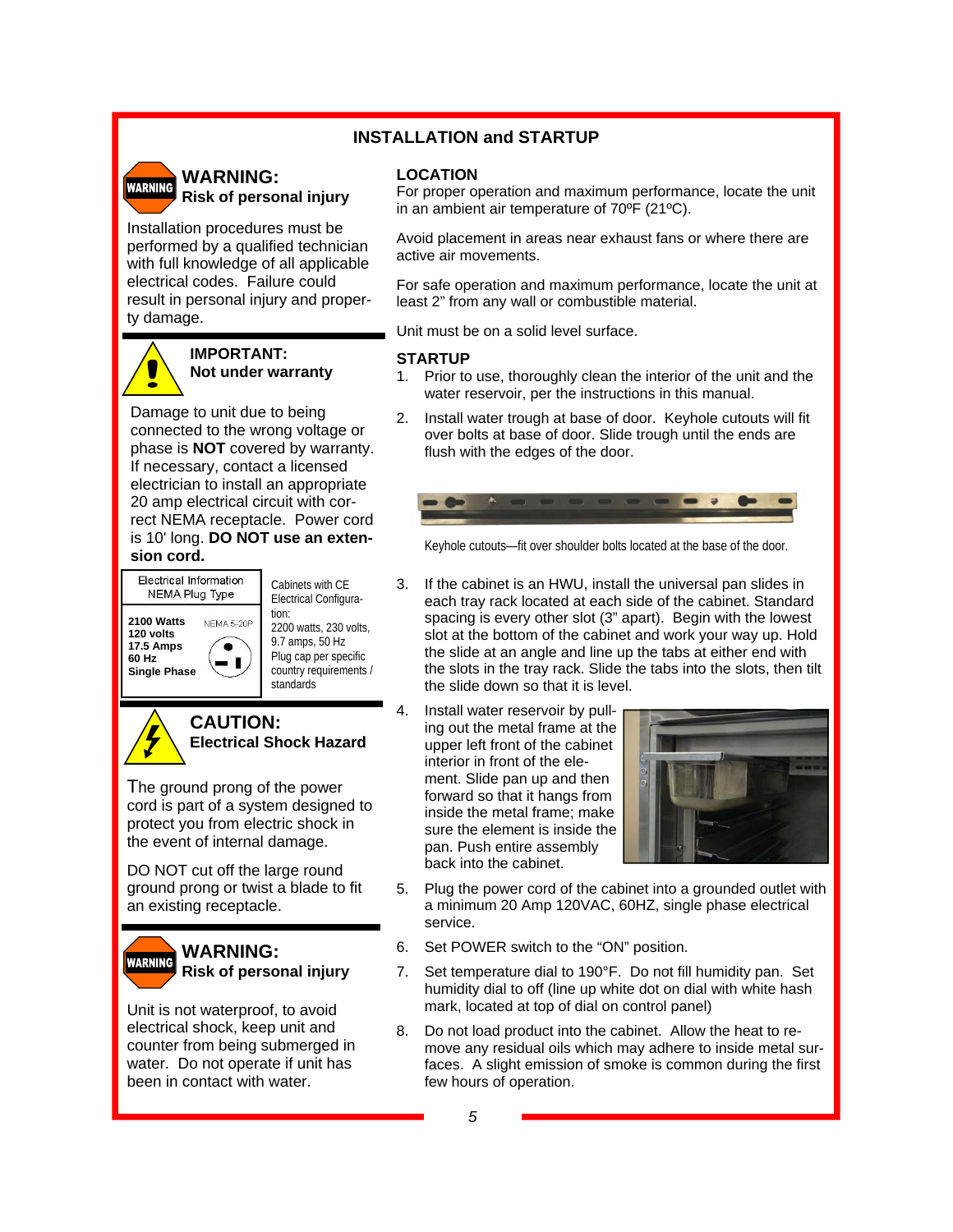

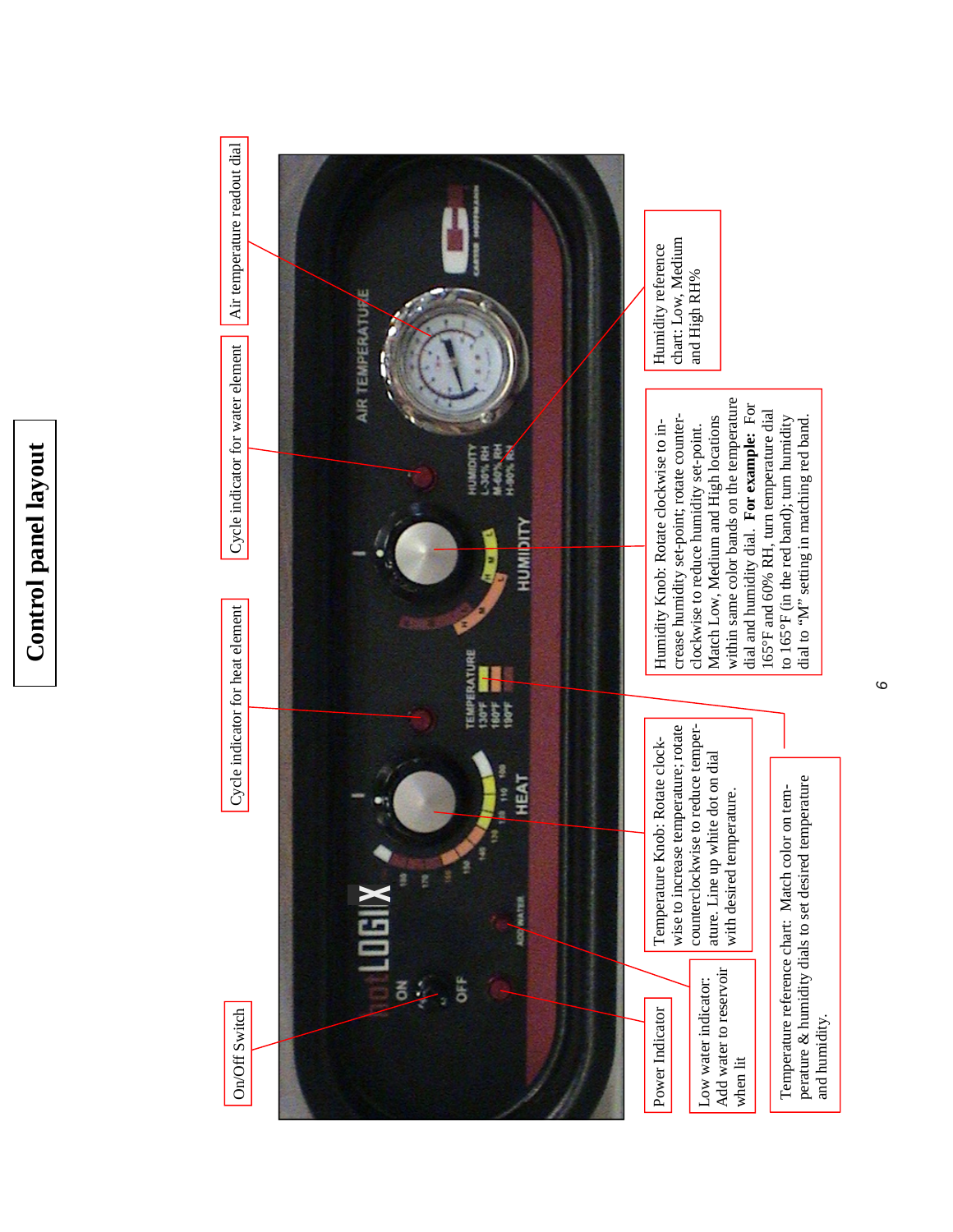#### **NORMAL OPERATION**



## **CAUTION: HOT SURFACE**

Inner surfaces of the unit will be very hot during and after operation.

Avoid touching the cabinet when loading or removing product.

#### **Operating ranges:**

- air temp: 85ºF-200ºF
- humidity: OFF-90%



## **CAUTION: STEAM HAZARD**

This unit produces steam, use caution when cleaning or opening the doors.



## **CAUTION: WATER HAZARD**

A water trough is located at the base of the door to collect condensation. Make sure to periodically check and empty it regularly to avoid overflow. The trough can be removed and emptied by simply sliding it off the bolts at the base of the door.



The Logix9 Series Humidified Holding Cabinet is equipped with two dials to control the temperature and humidity settings. Before using, familiarize yourself with the cabinet controls. See detail on page six of this manual.

This holding cabinet is equipped with an active air flow and humidity system. Warm air flows over the water that is heated by an element in the reservoir and is distributed via ducts on the sides of the cabinet. As the cabinet maintains the desired humidity level, water will be used from the reservoir. When the water level drops below the low level probe, the low water light will illuminate. To maintain desired humidity, replenish water supply in reservoir at this time.

#### **HOLDING**

- 1. Fill water reservoir with **WARM WATER** if humidity is desired (cabinet may also be operated without humidity). Watch water level in amber water pan. Do not overfill. Approximate capacity: HL9-5 & HL9-8: one gallon
	- HL9-14 & HL9-18: two gallons
- 2. Turn cabinet on and set temperature and humidity dials to desired settings (see chart on page 8). Allow cabinet to preheat for 45 minutes.
- 3. Load cabinet with pans or trays. Load from top to bottom for best results.
- 4. When removing items, start at the bottom and work to the top. This keeps food hotter and eliminates spillage onto lower items.

#### *Due to food safety concerns, we recommend that the holding temperature should not be set below 140°F.*

#### **PROOFING**

1. Fill water reservoir with **WARM WATER**. Watch water level in amber water pan. Do not overfill. Approximate capacity: HL9-5 & HL9-8: one gallon

HL9-14 & HL9-18: two gallons

- 2. Turn cabinet on. Set temperature dial to lowest setting and humidity to 90% (H, Yellow Zone). Allow cabinet to preheat for 45 minutes.
- 3. Load cabinet with pans or trays. Load from top to bottom for best results.
- 4. Proof according to your recipe instructions.
- 5. When removing items, start at the bottom and work to the top. This keeps food hotter and eliminates spillage onto lower items.

Water reservoir located at top left of cabinet interior.

To fill, pull out metal frame with pan. IF CABINET IS HOT, USE OVEN MITTS AND PROCEED WITH CAUTION—FRAME AND WATER WILL BE HOT.

To remove, pull out metal frame. DO NOT REMOVE IF CABINET OR WATER IS HOT. ALLOW CABINET TO COOL COMPLETELY. While holding metal frame, slide pan to rear and then lower to clear the frame. To install, reverse procedure.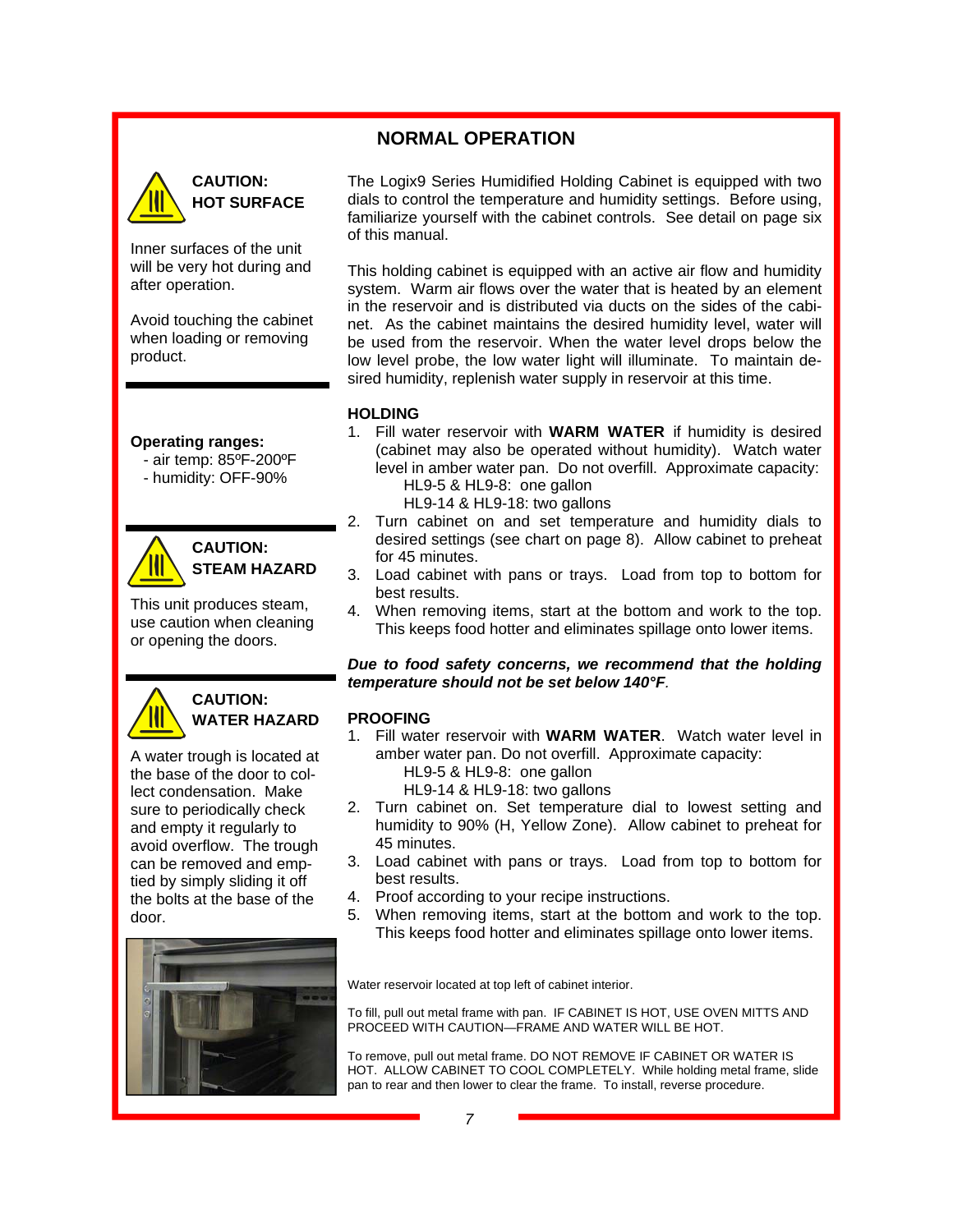## **NORMAL OPERATION (CONT.)**



## **CAUTION: HOT SURFACE**

Inner surfaces of the unit will be very hot during and after operation.

Avoid touching the cabinet when loading or removing product.

**Operating ranges:** 

- air temp: 85ºF-200ºF
- humidity: OFF-90%



## **CAUTION: STEAM HAZARD**

This unit produces steam, use caution when cleaning or opening the doors.



## **CAUTION: WATER HAZARD**

A water trough is located at the base of the door to collect condensation. Make sure to periodically check and empty it regularly to avoid overflow. The trough can be removed and emptied by simply sliding it off the bolts at the base of the door.



#### **RELATIVE HUMIDITY LEVELS FOR DIAL SETTINGS**

The chart below indicates the settings for temperature and humidity. The key is to match the Low (L), Medium (M) and High (H) relative humidity levels in each color band on the humidity dial with the corresponding color band at your desired temperature setting.



**Example:** For 150°F and 30% RH, set dials as indicated by the green arrows.

| <b>Humidity Setting</b>                            |                    |                    |                                 |  |
|----------------------------------------------------|--------------------|--------------------|---------------------------------|--|
| <b>Temperature</b><br><b>Setting</b>               | Low                | <b>Medium</b>      | High                            |  |
| 100°F to 130°F                                     | <b>Yellow Zone</b> | <b>Yellow Zone</b> | <b>Yellow Zone</b>              |  |
|                                                    | $L = 30\%$         | $M = 60\%$         | $H = 90%$                       |  |
| 130°F to 160°F                                     | Orange Zone        | Orange Zone        | Orange Zone                     |  |
|                                                    | $L = 30\%$         | $M = 60\%$         | $H = 90%$                       |  |
| 160°F to 200°F                                     | <b>Red Zone</b>    | <b>Red Zone</b>    | <b>Red Zone</b>                 |  |
|                                                    | $L = 30\%$         | $M = 60\%$         | $H = 90%$                       |  |
| Proofing<br>Set at Lowest<br>Temp in White<br>Zone | N/A                | N/A                | <b>Yellow Zone</b><br>$H = 90%$ |  |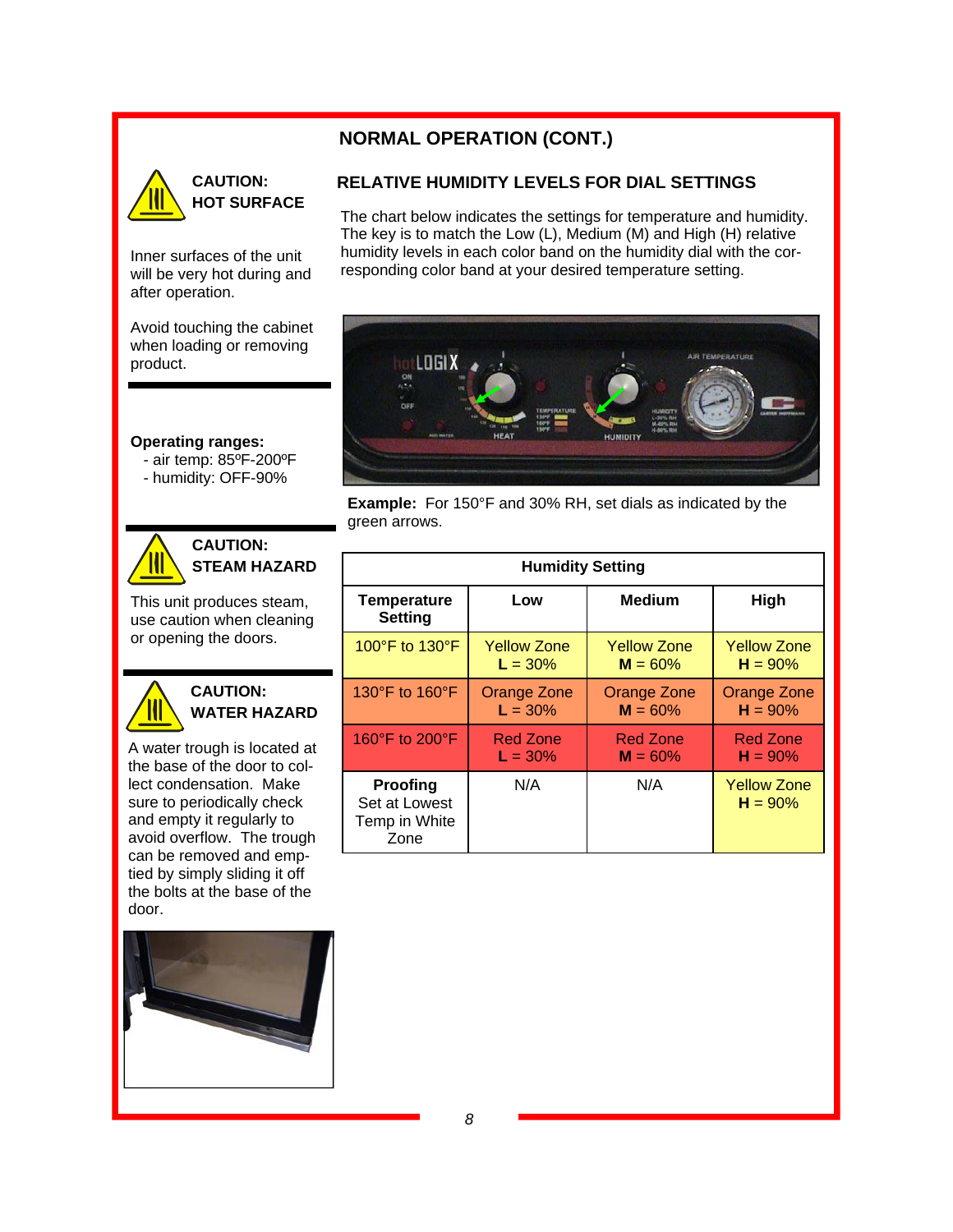|                                                                            | <b>PRODUCT</b><br>(Uncovered Food, except where<br>noted) | <b>SET TEMPERA-</b><br><b>TURE</b><br>$(^{\circ}F/^{\circ}C)$ | <b>RELATIVE HUMIDITY</b><br>% | <b>MAXIMUM</b><br><b>TIME</b><br>(MINUTES) |
|----------------------------------------------------------------------------|-----------------------------------------------------------|---------------------------------------------------------------|-------------------------------|--------------------------------------------|
| <b>CAUTION: SAFE</b><br><b>FOOD HOLDING</b>                                | Bacon, Canadian                                           | 180°F / 82°C                                                  | 50%                           | 30                                         |
| <b>PRACTICES</b>                                                           | Bacon, Crisp                                              | 180°F / 82°C                                                  | <b>NONE REQUIRED</b>          | 30                                         |
| <b>RECOMMENDED</b>                                                         | <b>Baked Potato</b>                                       | 180°F / 82°C                                                  | 60%                           | 60                                         |
| Cooking food to a safe tem-                                                | <b>Biscuits</b>                                           | 170°F / 77°C                                                  | 20%                           | 60                                         |
| perature, holding at a tem-                                                | Casseroles (Covered)                                      | 175°F / 79°C                                                  | <b>NONE REQUIRED</b>          | 90                                         |
| perature of at least 140°F is                                              | <b>Chops, Sliced Meats</b>                                | $160^{\circ}F / 71^{\circ}C$                                  | 45%                           | 60                                         |
| critical in the prevention of<br>foodborne illness. Hold only              | Chicken, Fried                                            | $170^{\circ}$ F / $77^{\circ}$ C                              | <b>NONE REQUIRED</b>          | 30                                         |
| cooked, hot food at 140°F                                                  | <b>Chicken, Boneless Breasts</b>                          | 175°F/79°C                                                    | 75%                           | 60                                         |
| or higher. This cabinet is                                                 | Chicken Nuggets, Deep Fried                               | 190°F / 88°C                                                  | <b>NONE REQUIRED</b>          | 25                                         |
| not intended to cook or re-<br>heat food. Food must be at                  | Chicken, Pre-Cooked Grilled<br><b>Boneless Patties</b>    | $150^{\circ}$ F / 66 $^{\circ}$ C                             | 55%                           | 90                                         |
| appropriate temperature                                                    | <b>Coffee Cakes</b>                                       | 170°F / 77°C                                                  | <b>MINIMAL</b>                | 60                                         |
| before being placed into                                                   | Cookies                                                   | 175°F / 79°C                                                  | <b>NONE REQUIRED</b>          | 90                                         |
| cabinet.                                                                   | Crab Legs                                                 | $160^{\circ}F / 71^{\circ}C$                                  | 80%                           | 45                                         |
| COOK TO AT LEAST                                                           | Croissants                                                | 170°F / 77°C                                                  | 30%                           | 45                                         |
| 165°F Destruction of                                                       | Eggs                                                      | $160^{\circ}F / 71^{\circ}C$                                  | 90%                           | 45                                         |
| most bacteria<br>$165^{\circ}$ F                                           | Fish, Deep-Fried                                          | 170°F / 77°C                                                  | <b>NONE REQUIRED</b>          | 30                                         |
| $140^{\circ}$ F<br>HOLD at 140°F or higher                                 | Fish, Baked                                               | $155^{\circ}$ F / 68 $^{\circ}$ C                             | 80%                           | 45                                         |
|                                                                            | Fish, Broiled                                             | 155°F/68°C                                                    | 70%                           | 45                                         |
| <b>DANGER ZONE: 41°F</b><br>$41^{\circ}F$<br>to 140°F Bacteria             | <b>French Toast</b>                                       | 165°F / 74°C                                                  | 30%                           | 60                                         |
| grow rapidly                                                               | <b>Gravies / Sauces</b>                                   | 170°F / 77°C                                                  | 85%                           | 45                                         |
|                                                                            | <b>Hamburgers / Ground Meat Patties</b>                   | $180^{\circ}$ F / $82^{\circ}$ C                              | 55%                           | 45                                         |
|                                                                            | <b>Hot Dogs</b>                                           | $180^{\circ}$ F / $82^{\circ}$ C                              | 70%                           | 90                                         |
|                                                                            | <b>Muffins</b>                                            | 170°F / 77°C                                                  | 20%                           | 60                                         |
|                                                                            | <b>Omelets</b>                                            | $160^{\circ}F / 71^{\circ}C$                                  | 90%                           | 30                                         |
|                                                                            | Pancakes                                                  | 180°F / 82°C                                                  | 60%                           | 30                                         |
|                                                                            | Pasta                                                     | 175°F / 79°C                                                  | 75%                           | 60                                         |
|                                                                            | <b>Pastries</b>                                           | $165^{\circ}F / 74^{\circ}C$                                  | 20%                           | 30                                         |
|                                                                            | Pizza (uncovered)                                         | 180°F / 82°C                                                  | 10%                           | 30                                         |
|                                                                            | Pizza (boxed)                                             | 180°F / 82°C                                                  | <b>NONE REQUIRED</b>          | 60                                         |
|                                                                            | Poppers, Deep Fried                                       | $190^{\circ}$ F / $88^{\circ}$ C                              | NONE REQUIRED                 | 25                                         |
|                                                                            | Poultry, Whole, bone-in                                   | 175°F / 79°C                                                  | 55%                           | 60                                         |
|                                                                            | Poultry, Cut-up, bone-in                                  | 175°F / 79°C                                                  | 75%                           | 60                                         |
|                                                                            | <b>Ribs</b>                                               | 175°F / 79°C                                                  | 60%                           | 90                                         |
|                                                                            | Rice                                                      | 175°F / 79°C                                                  | 70%                           | 30                                         |
|                                                                            | Roasts / Bone-in Meats                                    | 165°F / 74°C                                                  | 60%                           | 90                                         |
| NOTE: Times and temperatures<br>observed in a test kitchen environ-        | <b>Sausage</b>                                            | 180°F / 82°C                                                  | 50%                           | 90                                         |
| ment. Times and temperatures                                               | Shrimp / Shellfish                                        | 150°F / 66°C                                                  | 80%                           | 60                                         |
| may vary, depending on initial food<br>quality, initial cooked temperature | Soups (broth)                                             | 185°F / 85°C                                                  | <b>NONE REQUIRED</b>          | 90                                         |
| and user expectations of accepta-                                          | Tortillas (soft)                                          | 180°F / 82°C                                                  | 70%                           | 60                                         |
| ble food quality.                                                          | Vegetables                                                | 175°F / 79°C                                                  | 70%                           | 45                                         |

## **FOOD HOLDING GUIDE**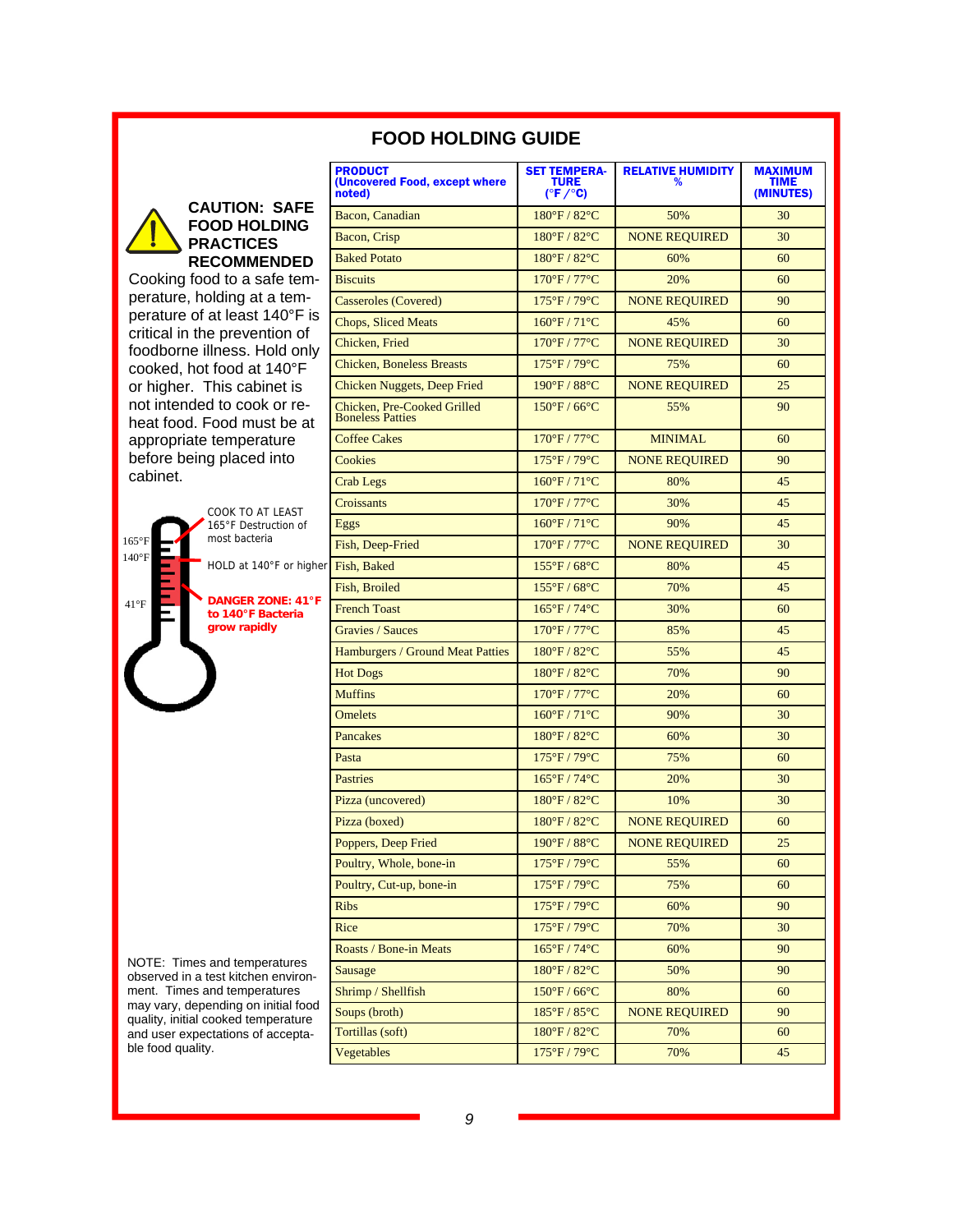## **DAILY CLEANING PROCEDURES**



#### **CAUTION: ELECTRIC SHOCK HAZARD**

Disconnect appliance from electric power before cleaning.

## **CAUTION: HOT SURFACE**

Exposed surfaces can be hot to the touch and may cause burns. Allow appliance to cool before cleaning.

**IMPORTANT:** 



control panel or wiring. Water damage is **not** covered by warranty.



#### **CAUTION: STEAM HAZARD**

Cabinet generates steam, use caution when opening doors to clean unit.

**CAUTION:**  Beware of sharp edges with sheet metal during cleaning process.

- 1. After all food products have been removed from the cabinet, turn the power switch to "OFF" and allow the cabinet to cool.
- 2. Unplug the unit prior to any cleaning.
- 3. Remove and clean the water pan from the inside top of the cabinet. Caution, water may still be hot from prior use. A vinegar & water solution may be used to remove stubborn mineral deposits. Remove and clean the water drip pan mounted to the bottom of the door.
- 4. Remove the side heat duct and rack assemblies. Clean the inside of the unit as well as the removed parts. Reinstall when all parts are dry and clean.
- 5. Inspect and clean the areas where there are vents or filters, making sure no water gets into the internal controls or electrical areas of the cabinet.
- 6. Plastic control panel should be washed with a clean damp cloth and chlorine-free detergent. Rinse thoroughly with clean damp cloth and allow to dry. Do not use abrasive cleaners, waxes, car polish, or substances containing strong aromatic solvents or alcohol.

**CAUTION:** Cleansers, detergents, degreasers, sanitizers, or bleaching agents that contain chlorides or phosphates will cause permanent damage to stainless steel products. The damage appears as pits, eruptions, voids, small holes, severe discoloration or dulling of the metal finish.

Water with high chloride content can also damage stainless steel. If unsure of your water quality, we recommend you have it tested. THIS DAMAGE IS PERMANENT, COSTLY TO REPAIR, AND IS NOT COVERED BY THE WARRANTY.

#### **RECOMMENDED TIPS FOR CLEANING STAINLESS STEEL**

| <b>Purpose</b>                         | <b>Frequency</b>             | <b>Cleaning Agent</b>                                | <b>Method of Application</b>                                                                                                                                                        |
|----------------------------------------|------------------------------|------------------------------------------------------|-------------------------------------------------------------------------------------------------------------------------------------------------------------------------------------|
| Routine<br>cleaning                    | Daily                        | Soap, ammonia<br>detergent and water                 | Sponge with cloth, rinse with clear water<br>and wipe dry.                                                                                                                          |
| Smears/<br>Fingerprints                | As<br>needed                 | Stainless steel cleaner<br>or similar products       | Rub with soft cloth as directed on package.<br>Rub in direction of grain of stainless steel.<br>Do not use on vinyl trim.                                                           |
| <b>Stubborn</b><br>spots and<br>stains | Daily<br><b>as</b><br>needed | Any chloride-free<br>or<br>phosphate-free<br>cleaner | Apply with damp sponge or cloth. Rub in<br>direction of grain of stainless steel. Rinse<br>thoroughly, especially if cleaner contains<br>chlorine bleach, do not use on vinyl trim. |
| Hard water<br>spots                    | Daily<br>as needed           | Vinegar                                              | Swab with cloth.<br>Rinse with water and wipe dry.                                                                                                                                  |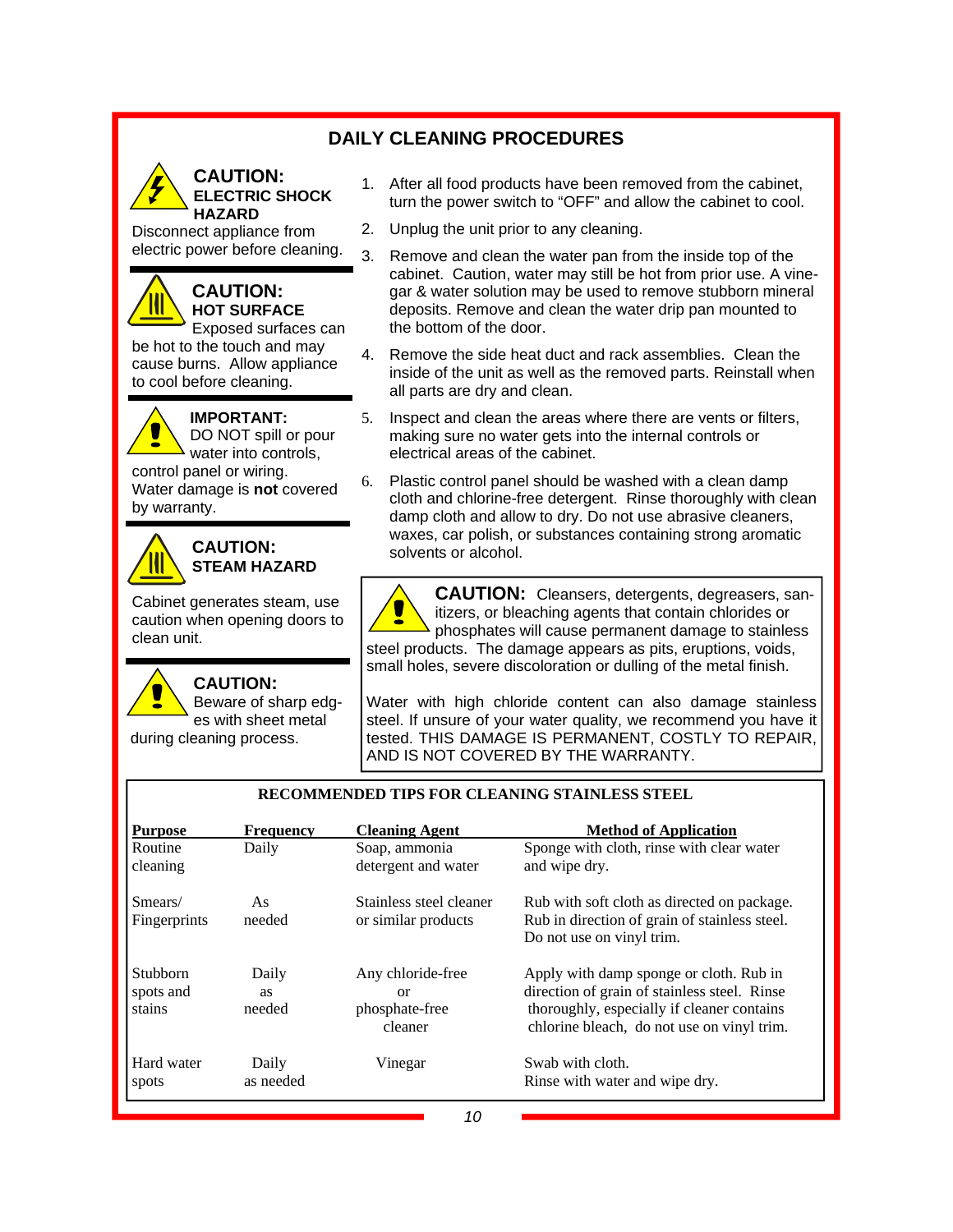## **CABINET MAINTENANCE**



## **WARNING:**

**CASTERS** 

Caster bearings are equipped with Zerk grease fittings so that they may be easily lubricated with a grease gun. Lubricate bearings at least once every six months.

#### **REPLACING THE DOOR GASKET**

- 1. Remove the screws located under the gasket on the cabinet.
- 2. Remove the gasket and discard.
- 3. Install the new gasket and replace the screws.

#### **REVERSING THE DOOR**

Reversing the door takes about 30 minutes & requires two people.

- 1. Using a small screwdriver, pry off the hinge covers and set aside. Removing the covers will allow access to the inside hinge screws. Remove the three screws that hold each hinge to the cabinet. DO NOT REMOVE THE SCREWS THAT HOLD THE HINGES TO THE DOOR. Remove the door, taking care not to let it fall.
- 2. Remove the door strike plate and screws adjacent to the door opening on the cabinet. Reinstall door strike plate and screws on opposite side of the cabinet.
- 3. Screw hinges onto opposite side of the door.
- 4. With the help of another person, hold door up to the cabinet and attach with the screws removed in step one. Before tightening the screws, be sure the door is flush, level and square. Replace the hinge covers.

unless door is securely closed. Serious damage to hinges and door may result if bumped into tables, walls, or other equipment when the doors are open.

**CAUTION:**

Do not move cabinet

while the cabinet is turned on or heated. Turn off the power and wait for the cabinet to cool

to room temperature.

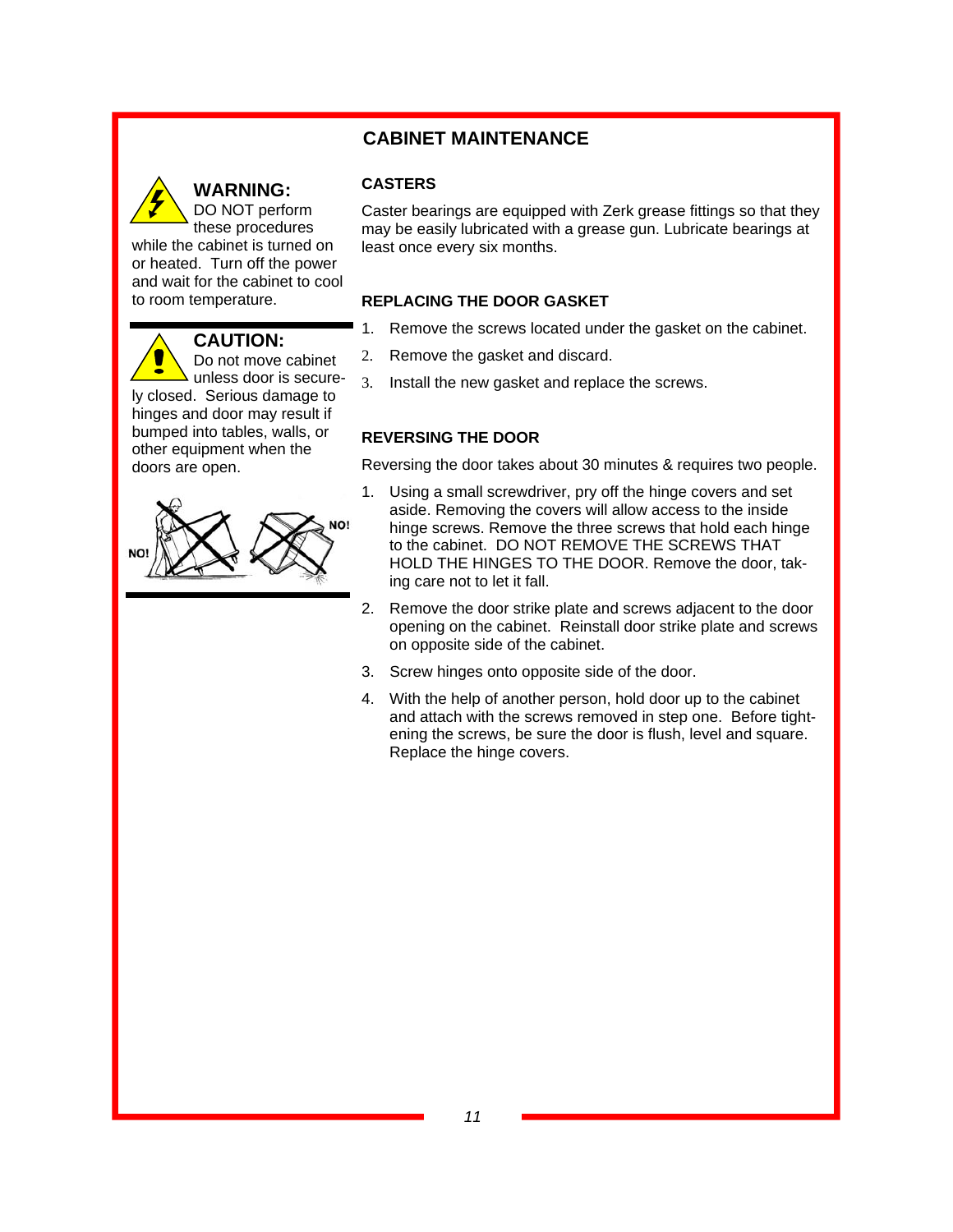



## **WIRING DIAGRAMS**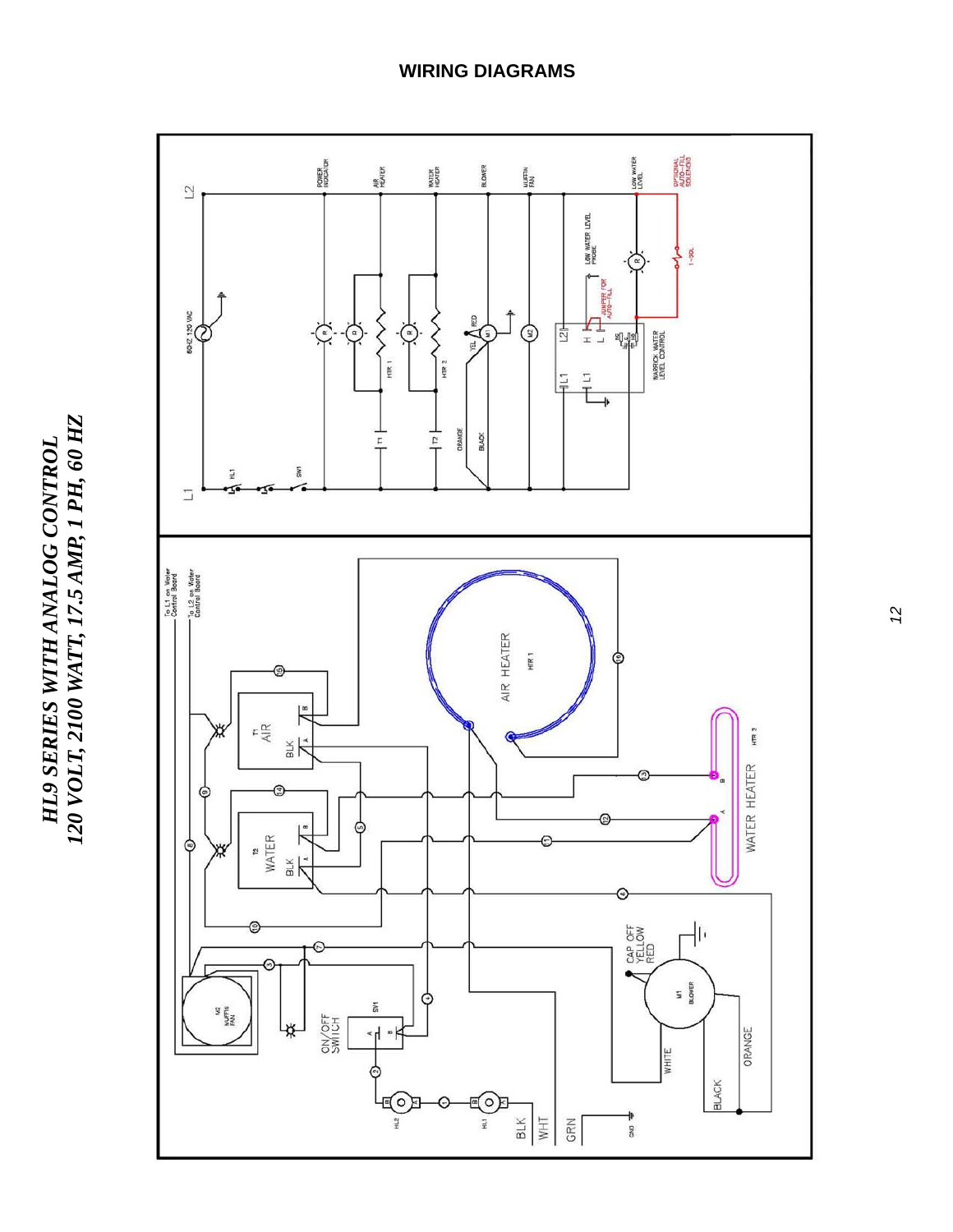## **REPLACEMENT PARTS**

#### **Part Number Description**

Use only (OEM) original equipment manufacturer replacement parts. Using unauthorized parts may cause serious injury. Replacement parts should be installed by a qualified service technician.

Contact factory with your model and serial number for replacement parts.

18602-0031 Switch boot 18605-5025 Power cord<br>18606-0221 5-20P plug 18606-0221 18617-0011 Cord grip 18614-0291 Fan motor 18614-0314 Muffin fan 29044-0017 Silicone grease Verify w/ factory Door gasket 18600-0017

18600-0046 Hi limit—open at 300°F, close at 250°F<br>18602-0083 On/Off switch 20 Amp On/Off switch 20 Amp Verify w/ factory Heat element 1000 watt (water reservoir) 18612-0315 Heat element 1000 watt (air) 18603-5018 Fan blade (for motor 18614-0291) 29034-0282 Silicone sponge seal 16001-1688 Drip pan assembly<br>18600-0017 Thermostat 18616-0014 Dial thermometer 18601-1170 Red low water light 18601-1171 Red power indicator light 18314-0108 Amber water reservoir: 4" deep 18314-0104 Amber water reservoir: 2" deep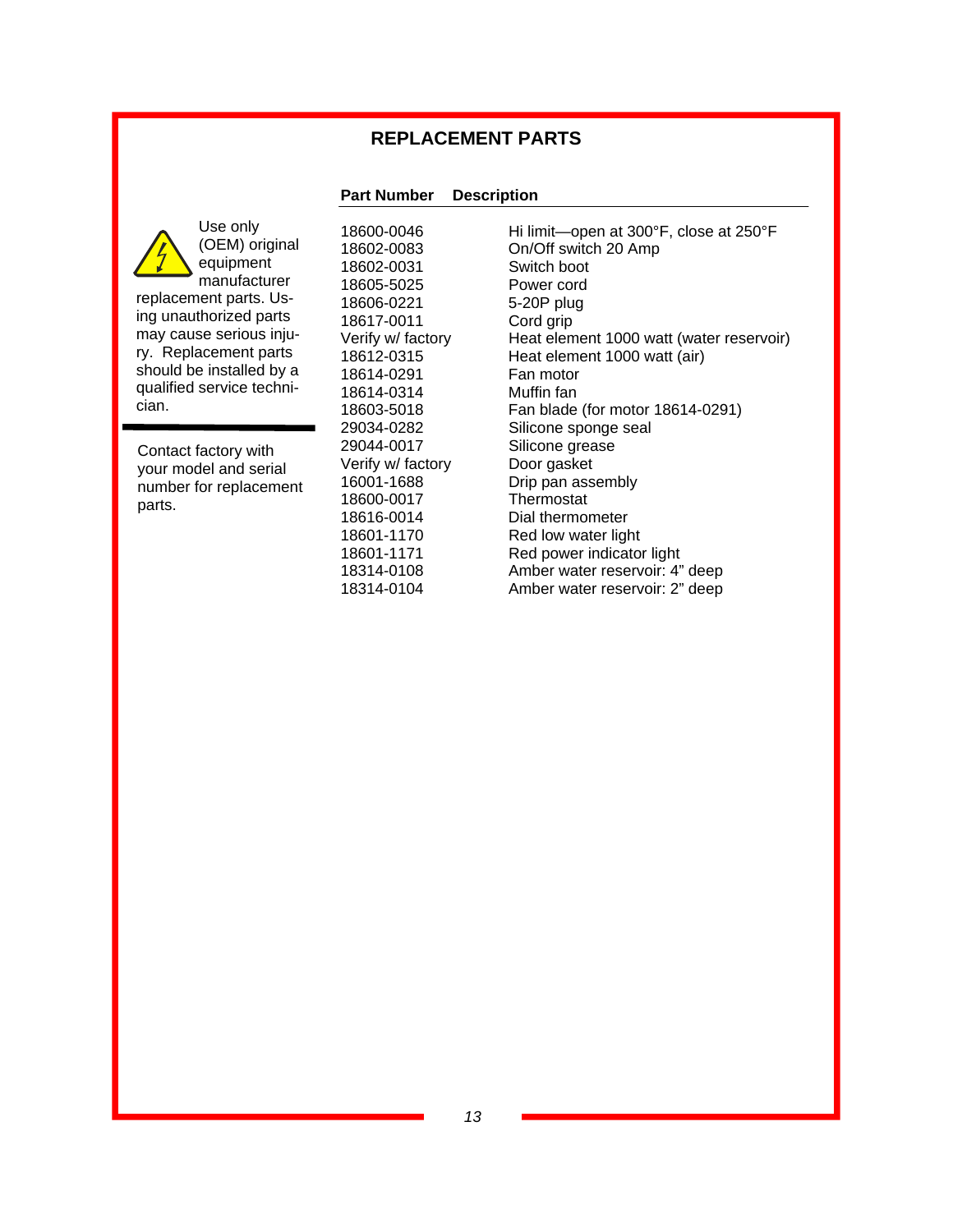| <b>TROUBLESHOOTING GUIDE</b>             |                                              |                                                                                          |  |  |  |
|------------------------------------------|----------------------------------------------|------------------------------------------------------------------------------------------|--|--|--|
| <b>SYMPTOM</b>                           | <b>POSSIBLE CAUSE</b>                        | <b>SUGGESTED REMEDY</b>                                                                  |  |  |  |
|                                          |                                              |                                                                                          |  |  |  |
| No power on display                      | Not plugged in or circuit breaker<br>tripped | Check or reset circuit breaker<br>Connect to proper receptacle                           |  |  |  |
|                                          | Power cord damaged                           | Check - replace if required                                                              |  |  |  |
|                                          | Power switch damaged or defective            | Check - replace if required                                                              |  |  |  |
| Food dries out too<br>quickly            | Operation where product temp is too<br>high  | Check product temps going into<br>holding cabinet                                        |  |  |  |
|                                          | Control incorrectly set or defective         | Check proper operation or calibration<br>of control                                      |  |  |  |
| Unit is on, motors<br>are running but no | Internal wiring error                        | Call service technician                                                                  |  |  |  |
| heat                                     | Element hi-limit trip / defective            | Call service technician                                                                  |  |  |  |
| Takes too long to<br>get to temperature  | Improper voltage                             | Call service technician to verify<br>incoming voltage matches cabinet<br>specifications. |  |  |  |
| Unit is hot                              | Internal wiring error                        | Call service technician                                                                  |  |  |  |
| but low or no airflow                    | Circulation motor has quit                   | Call service technician                                                                  |  |  |  |
|                                          | Improper voltage                             | Call service technician to verify<br>incoming voltage matches cabinet<br>specifications. |  |  |  |

## **NOTE:**

The technical content of this manual, including any wiring diagrams, schematics, parts breakdown illustrations and / or adjustment procedures, is **intended for use ONLY by qualified technical personnel**.

## **NOTE:**

For warranty service, call Carter-Hoffmann direct at 800-323-9793 for authorization, we will dispatch the nearest authorized service agency.